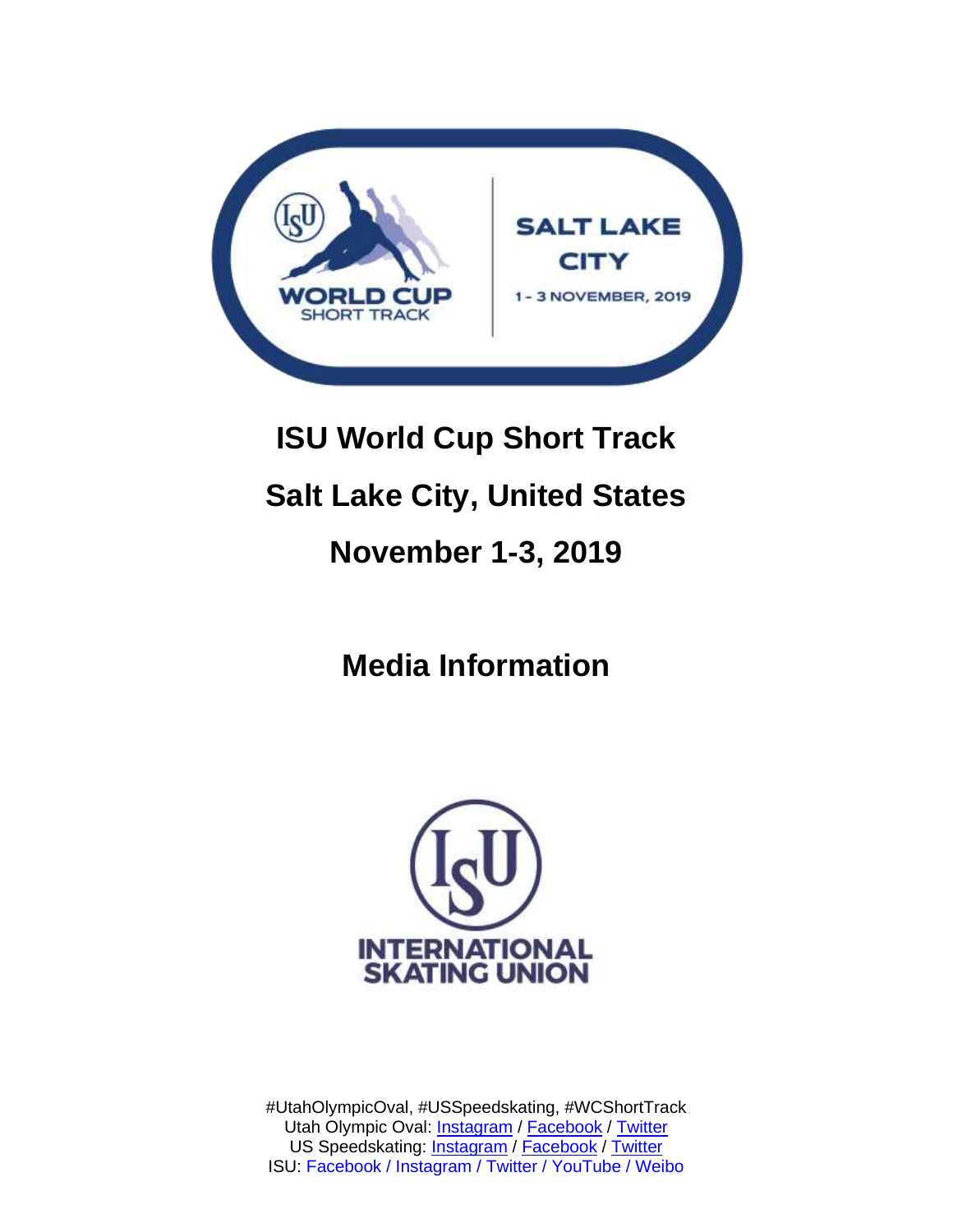The Utah Olympic Oval and U.S. Speedskating looks forward to hosting media attending the ISU World Cup Short Track in Salt Lake City, United States. The event will be held at the Utah Olympic Oval from November 1-3, 2019.

This information will assist you in planning your trip to Salt Lake City and to apply for media accreditation to cover the event. Every effort will be made to ensure journalists have all the appropriate facilities necessary to work at the event.

The press centre and press tribune will be open and operational for the first practice/ training session on November 1, 2019 at 7:30 a.m. MST.

# <span id="page-1-0"></span>**Media Information**

If you require further information or have any questions, please contact:

#### **Chief Press Officer**

Brennan Smith t: +1 801.493.5605 e: [bsmith@uolf.org](mailto:bsmith@uolf.org)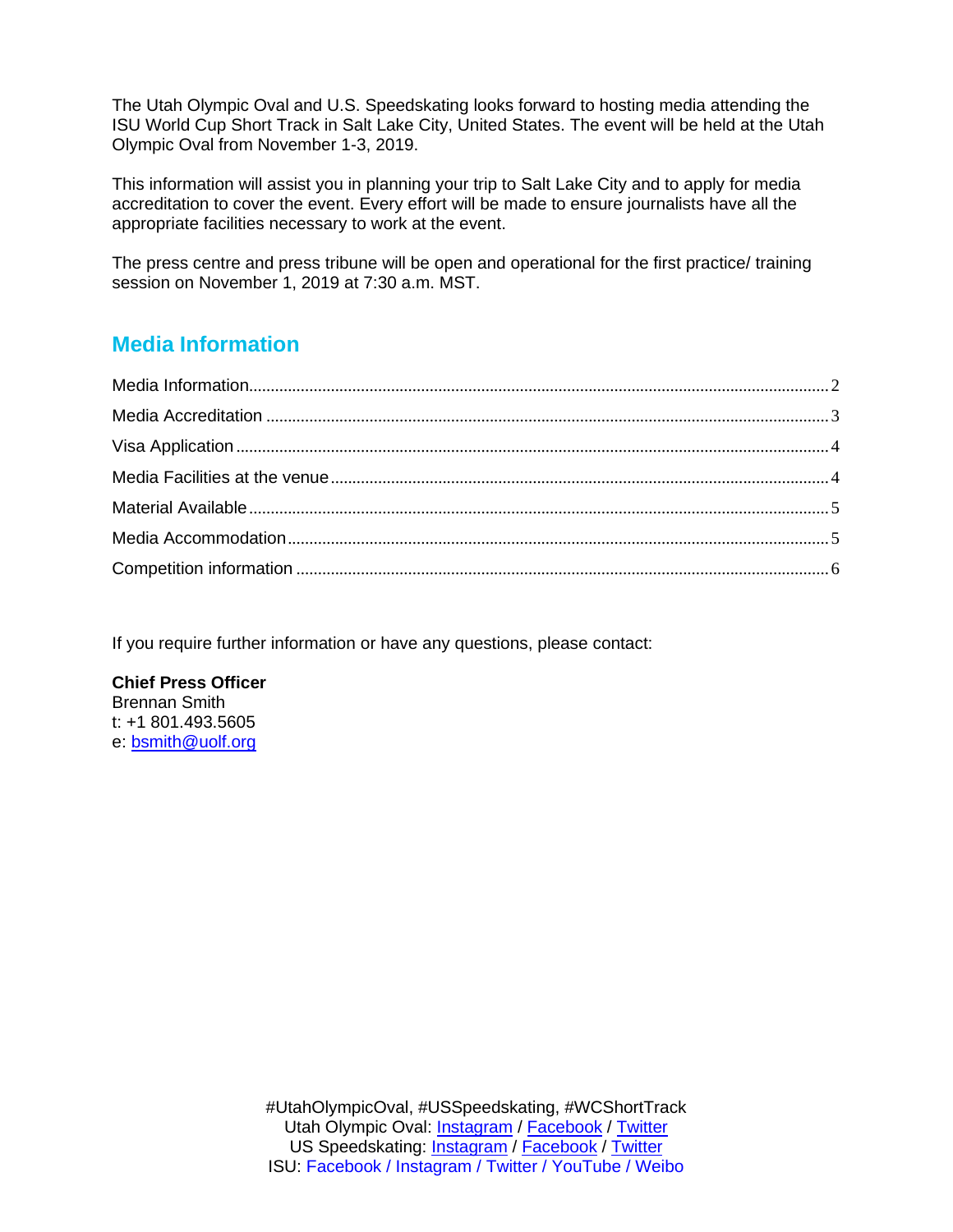# <span id="page-2-0"></span>**Media Accreditation**

**All media** must apply for media accreditation through the ISU Online Media Accreditation System (OMAS) on the International Skating Union (ISU) website [\(www.isu.org\)](http://www.isu.org/) under [«Media](https://www.isu.org/media-accreditation)  [Accreditation»](https://www.isu.org/media-accreditation).

Accreditation will be granted to professional journalists and photographers only.

#### **Writing press, photographers, non-right holding media and freelancers**

- **Writing Press** (newspaper, magazine, internet, agencies and ISU Member Federations): maximum one professional per organization (agencies and major newspapers: maximum two professionals)
- **Photographer:** maximum one professional per organization (agencies and major newspapers: maximum two professionals)
- **Television non-right holder:** maximum three professionals per organization
- **Radio non-right holder:** maximum one professional per organization
- **Freelancer:** A freelance journalist or photographer is a full time professional editor or photographer, who is not employed by an agency or newspaper – a self-employed professional. A freelance editor or photographer must provide written evidence that he/she operates on behalf of a clearly identified media. A freelance editor or photographer operating under his/her own account will not be accepted.

#### **The total number of accredited media representatives will be subject to capacity. The Organizing Committee (OC) and ISU reserve the right to refuse any accreditation should the number of applications exceed given space or if any requested information / documentation has not been provided in due time.**

The deadline to apply for media accreditation is **October 25, 2019** All media must provide the following documentation when applying for media accreditation and further information can be requested:

- 1. Copy of current professional media or journalist card
- 2. ID photo in .jpg.
- 3. *If not in possession of a professional media card, a comment must be added to the note box provided and a letter from your editor confirming your assignment must be uploaded to your application.*

#### **Rights holding TV and radio**

All right holding media must also apply for accreditation via OMAS. Access to the Right Holders area is restricted, therefore Right Holders are invited to contact the ISU Media Team [media@isu.ch](mailto:media@isu.ch) in order to obtain a username and password. To book any broadcasting services or facilities please contact the host Broadcaster:

Utah Olympic Oval t:+1 801 968 6825

#### **Accreditation Confirmation**

If the accreditation request is accepted, an automatic email of confirmation will be issued. You may be asked to present a copy of the email of confirmation to receive your accreditation badge.

> #UtahOlympicOval, #USSpeedskating, #WCShortTrack Utah Olympic Oval: [Instagram](https://www.instagram.com/utaholympicoval/?hl=en) / [Facebook](https://www.facebook.com/UtahOlympicOval/) / [Twitter](https://twitter.com/utaholympicoval?lang=en) US Speedskating: [Instagram](https://www.instagram.com/usspeedskating/?hl=en) / [Facebook](https://www.facebook.com/USSpeedskating/) / [Twitter](https://twitter.com/USSpeedskating?ref_src=twsrc%5Egoogle%7Ctwcamp%5Eserp%7Ctwgr%5Eauthor) ISU: Facebook / Instagram / Twitter / YouTube / Weibo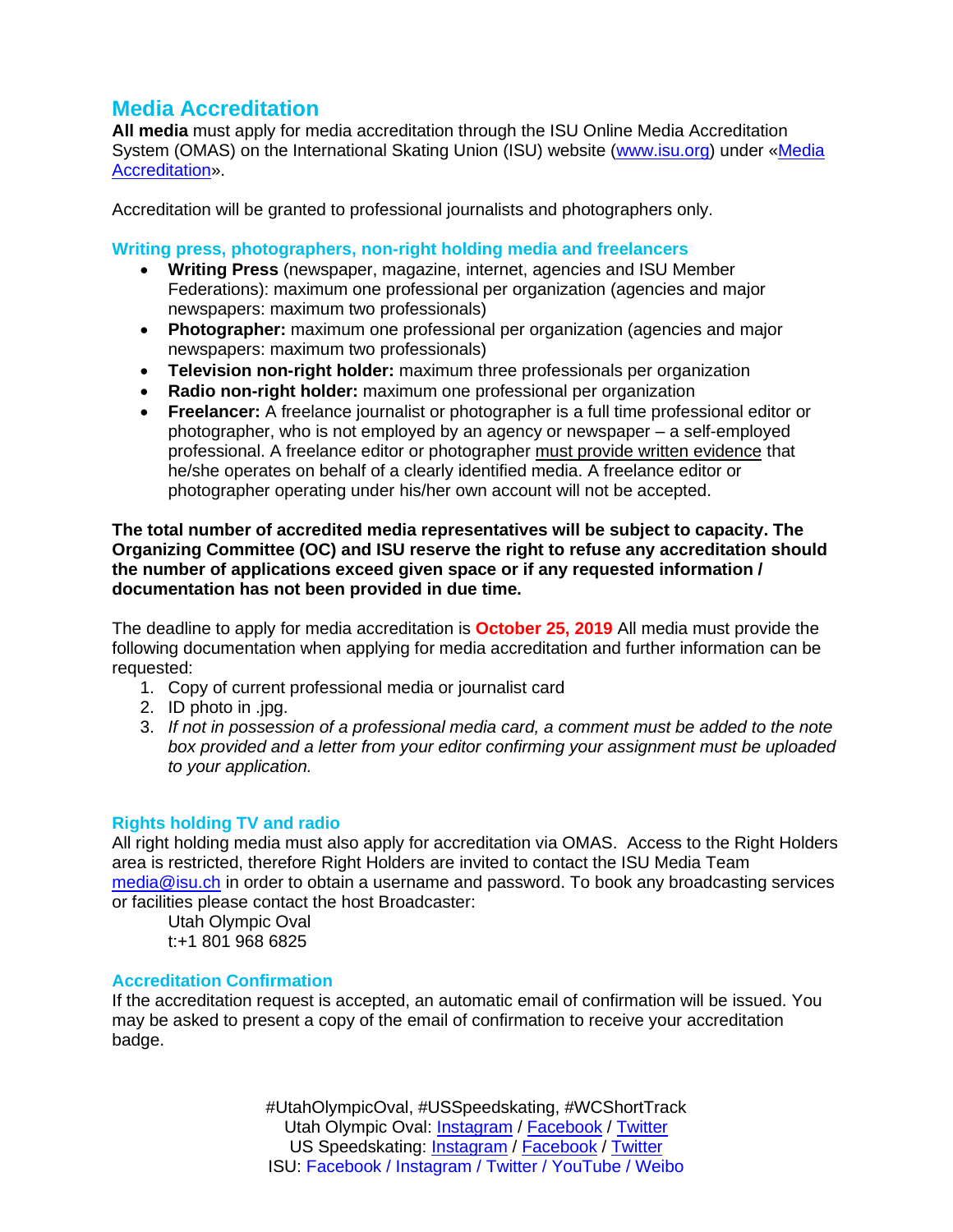You will also be notified if your accreditation request is denied. Please note that the ISU and OC reserve the right to refuse accreditation with or without justification.

Upon your arrival at the Utah Olympic Oval, you will need to stop by the accreditation area upstairs in the media room of the Oval to pick up your credentials. Credentials will be available in the media room from 9 to 5 pm beginning Thursday, October 31. Please stop by the Media Workroom to check in with the Media Press Chief, receive your welcome packet, and ensure everything is in order for your coverage of the ISU World Cup Speed Skating event.

## <span id="page-3-0"></span>**Visa Application**

Media representatives requiring an official invitation letter in order to apply for a visa must contact the Organizing Committee. Please note that an official invitation letter will only be provided to approved media representatives.

## <span id="page-3-1"></span>**Media Facilities at the venue**

Work desks, power, Ethernet connections, a TV screen and wireless internet will be available in the media work room at the Utah Olympic Oval. A separate photo area will be available near the oval with tables, chairs, internet access and Ethernet connections.

Available Media Workroom services include wireless internet access, limited computer terminals with internet access for shared Media use, and telephone. Individual coin lockers (\$0.25 USD) are available with limited storage capacity.

Additional information including entry lists, athlete information, and results lists will be available in the Media Workroom beginning Friday, 1 November.

Catered lunch will be available in the Media Workroom Friday, Saturday and Sunday. Complimentary snacks and beverages will be provided in the Media Workroom. Additional items are available for purchase at the Fast Café Concessions located on the main level of the arena.

The Media Workroom will be available for accredited Media beginning **Thursday, October 31** per the hours below. Should you have any questions regarding the Media Workroom, please contact the Chief Press Officer, Brennan Smith, at +1 801.493.5605 or [bsmith@uolf.org.](mailto:bsmith@uolf.org)

#### **Media Check In & Workroom Hours**

| Friday, 1 November   | $7:30 - 19:00$  |
|----------------------|-----------------|
| Saturday, 2 November | $11:30 - 19:00$ |
| Sunday, 3 November   | $11:30 - 19:00$ |

#### **Media Tribune and TV Commentator positions**

Please contact the Utah Olympic Oval if TV positions or extra accommodations are needed.

#### **Mixed Zone**

The Mixed Zone provides an opportunity for media to interview athletes immediately after competition.

#UtahOlympicOval, #USSpeedskating, #WCShortTrack Utah Olympic Oval: **Instagram / [Facebook](https://www.facebook.com/UtahOlympicOval/) / [Twitter](https://twitter.com/utaholympicoval?lang=en)** US Speedskating: **[Instagram](https://www.instagram.com/usspeedskating/?hl=en) / [Facebook](https://www.facebook.com/USSpeedskating/) / [Twitter](https://twitter.com/USSpeedskating?ref_src=twsrc%5Egoogle%7Ctwcamp%5Eserp%7Ctwgr%5Eauthor)** ISU: Facebook / Instagram / Twitter / YouTube / Weibo The Mixed Zone is split into five main sections and follows a pre-determined priority order: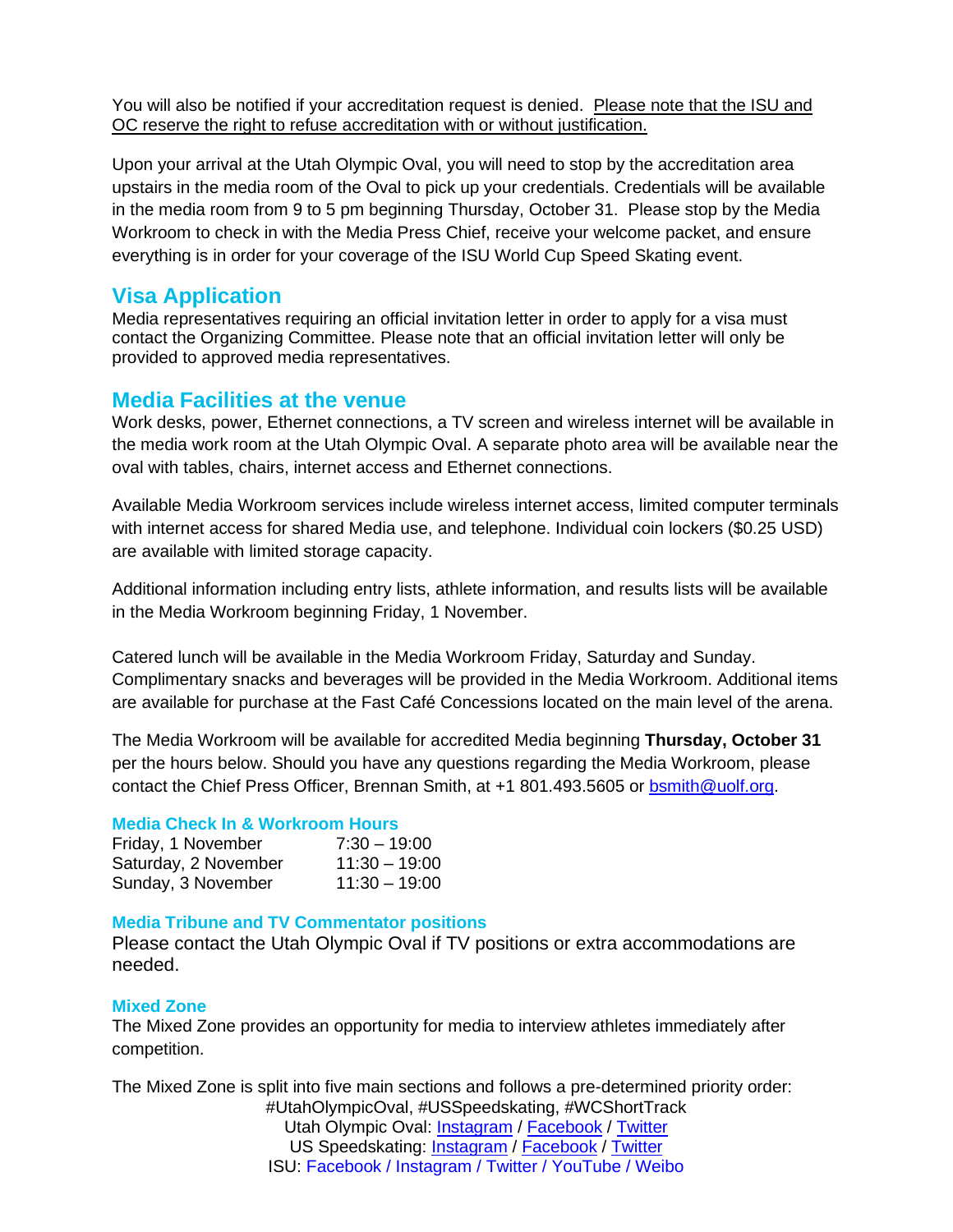- Quick Quotes available through the ISU website
- Rights holders TV and radio broadcasters who have pre-booked positions
- ENG crews
- Written press
- Non-rights holders

All athletes must pass through the Mixed Zone on completion of every event. Media may also approach coaches for interviews in their designated section, if required. The Media Operations team will make sure that skaters go through the mixed zone, fulfil any media requests but are also responsible to make sure that the medalists get to their ceremony on time and will return to the Mixed Zone to finish TV interviews, and will then attend the press conference.

The Mixed Zone is located on the basement floor level in the tunnel at the Utah Olympic Oval and can be accessed via the stairs located near the media work room.

## <span id="page-4-0"></span>**Material Available**

- [Press Releases:](https://www.isu.org/media-centre/press-releases) To be provided before event to media email addresses provided in ISU event application or subscribe to ISU Press Releases [here](https://isu.org/media-centre/mailing-lists/newsletter).
- [Media Guide:](https://www.isu.org/media-centre/guides/media) To be provided as event approaches.
- Image Gallery: Pictures from the **[ISU News Page](https://www.isu.org/isu-news/news) can be used with credit as stated.**
- Social Media:
	- o Utah Olympic Oval: [Instagram](https://www.instagram.com/utaholympicoval/?hl=en) / [Facebook](https://www.facebook.com/UtahOlympicOval/) / [Twitter](https://twitter.com/utaholympicoval?lang=en)
	- o US Speedskating: [Instagram](https://www.instagram.com/usspeedskating/?hl=en) / [Facebook](https://www.facebook.com/USSpeedskating/) / [Twitter](https://twitter.com/USSpeedskating?ref_src=twsrc%5Egoogle%7Ctwcamp%5Eserp%7Ctwgr%5Eauthor)
	- o ISU: Facebook / Instagram / Twitter / YouTube / Weibo
- Hashtags: #UtahOlympicOval, #USSpeedskating, #WCShortTrack

## <span id="page-4-1"></span>**Media Accommodation**

The OC has designated three official media hotels. **The Official Media Hotels do not have a shuttle bus service.** All Media is responsible for his/her own transportation. However, the front desk of the hotel is happy to facilitate taxi service from the hotel to the Utah Olympic Oval, if you do not have a rental car. Please communicate your transportation needs with the front desk 30 minutes prior to departing the hotel, or the night before, to make arrangements. Taxi fare should be paid directly to the taxi service and cannot be charged to your room.

Please keep in mind, the taxi service also has a larger vehicle available if multiple Media wish to taxi to the Oval together. Again, the front desk of the hotel can facilitate this for you.

Rideshare services such as Uber and Lyft are also available in the area.

For those Media with vehicles, parking is available at the Utah Olympic Oval.

#### **Every individual media person is responsible for booking their own accommodation and bearing any cancellation fees.**

## **Media Hotels**

**Hampton Inn & Suites Salt Lake City – West Jordan** 3923 W Center Park Dr

> #UtahOlympicOval, #USSpeedskating, #WCShortTrack Utah Olympic Oval: **Instagram / [Facebook](https://www.facebook.com/UtahOlympicOval/) / [Twitter](https://twitter.com/utaholympicoval?lang=en)** US Speedskating: [Instagram](https://www.instagram.com/usspeedskating/?hl=en) / [Facebook](https://www.facebook.com/USSpeedskating/) / [Twitter](https://twitter.com/USSpeedskating?ref_src=twsrc%5Egoogle%7Ctwcamp%5Eserp%7Ctwgr%5Eauthor) ISU: Facebook / Instagram / Twitter / YouTube / Weibo